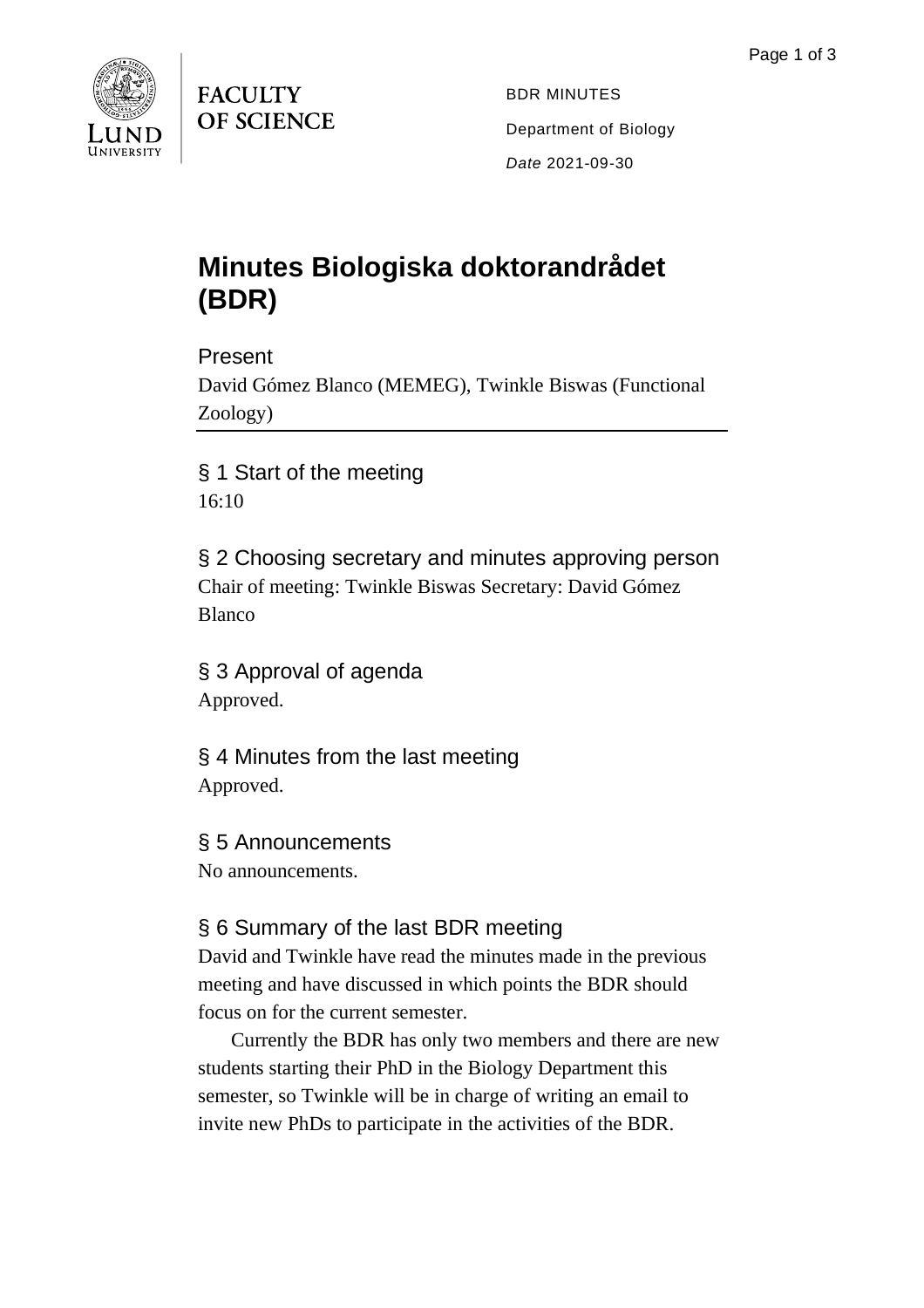David will be in charge of contacting SACT to help organize the annual BDR guest talk.

David and Twinkle will focus on updating the guide for new PhD- student which is out of date. Initially they will focus on reading the document and looking for the parts that need updating or re-writing. The objective is to update the guide for the PhD intro event next semester.

#### § 7 Scheduling the coming semester's meetings

During the semester HT 2021, BDR will organize a meeting once a month with the following dates:

- 28th October, 16:00
- 25th November, 16:00
- 23rd December, 16:00

### § 8 Permanent reminders

- a. Late autumn call for nominations of guest lecturer.
- b. Early spring check with current PhD-representatives in the various organs if they want to keep their positions, and if not call for new representatives and nominate these for election through NDR. Elections take place in April/May with a change-over in positions in July.
- c. After NDR elections update lathunden with information for all new PhD students and the information for new foreign PhD students.
- d. January and September after scheduling the coming semester's meetings, invite the prefect and the vice prefect to join one of meetings.

#### § 9 Other issues None.

## § 10 Next meetings

- 28th October, 16:00
- 25th November, 16:00
- 23rd December, 16:00